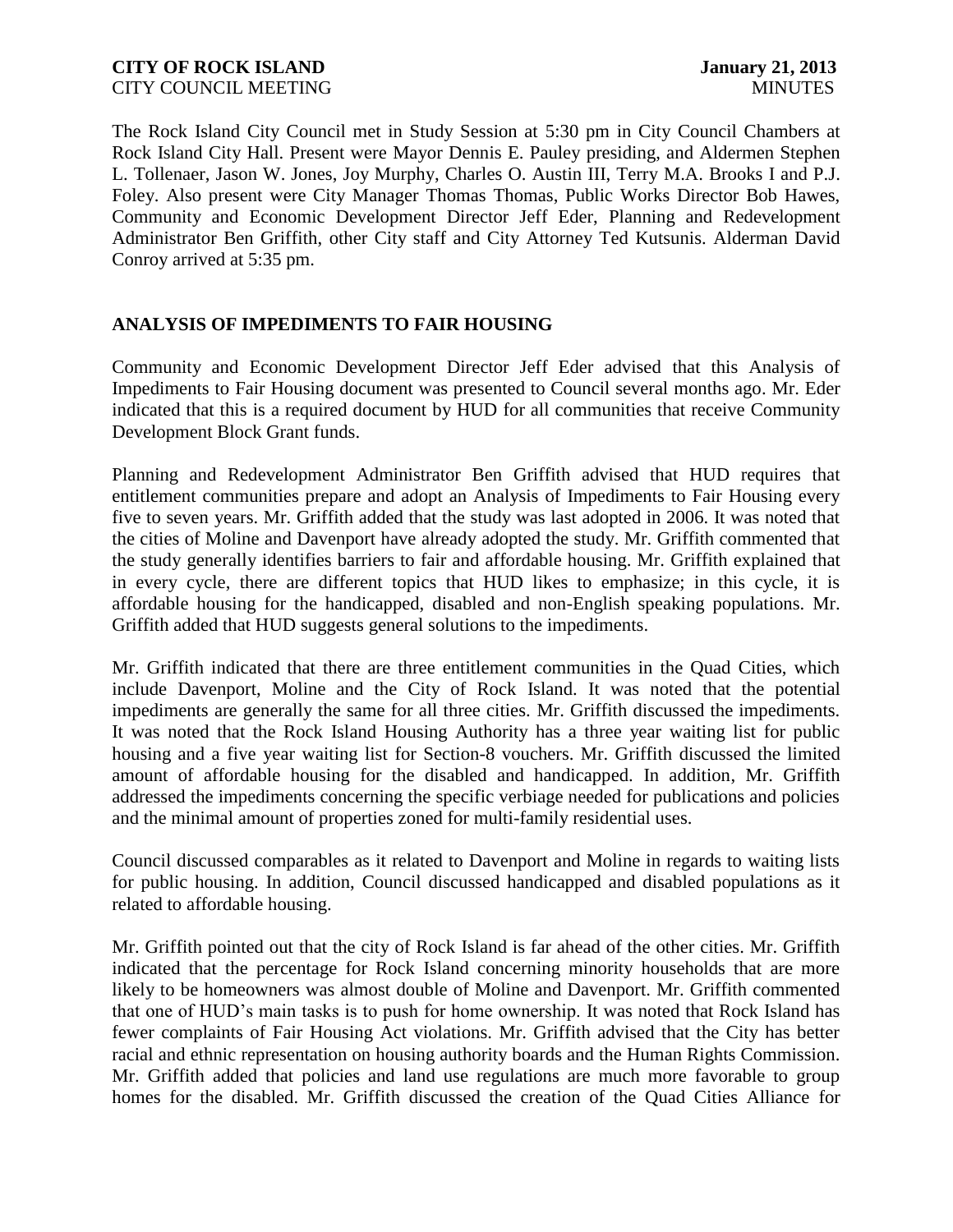#### **CITY OF ROCK ISLAND January 21, 2013** CITY COUNCIL MEETING THE COUNCIL MEETING THE COUNCIL MINUTES

Immigrants and Refugees (QCAIR) and noted that none of the other communities have organizations to address issues related to immigrants and refugees in the community. It was noted that the City created QCAIR to address these issues. Mr. Griffith advised that the City allows building on original footprints to stimulate investment in older neighborhoods and issues re-build letters to banks and other lenders for non-conforming lots. Mr. Griffith added that Rock Island has a higher utilization of minority contractors for Fair Housing Act projects and contracts.

Mr. Griffith then discussed the specific areas of improvement for the City. Mr. Griffith commented that the City needs to formally adopt the Analysis of Impediments study. Mr. Griffith advised that Rock Island is the only city that has not adopted the study. Mr. Griffith explained that the City has a collection of neighborhood plans and some of those plans will be re-examined, revised and updated to assist with the development of a city-wide comprehensive plan. Another area of improvement discussed was the encouragement of multi-family residential zoning, especially for infill projects. Mr. Griffith acknowledged that this could be done through the Board of Zoning Appeals for special uses and rezoning of a property through the Planning Commission.

Council discussed the development of a City wide comprehensive plan. Council also discussed the definitions of multi-family residential housing and single family residential housing.

Mr. Griffith stated that the last two areas of improvements to be addressed include; reviewing and revising the definition of family and incorporate the revised Fair Housing Act language in all publications and other policy documents. Mr. Griffith concluded that Rock Island has a lot more positive things than the initial study presented especially compared to the other cities.

Council discussed approval of the study as it related to specific actions in the study. After more discussion in regards to the adoption of the study, Mr. Eder advised that the document will be ready for Council consideration next week.

Council further discussed the presentation on the Analysis of Impediments to Fair Housing.

### **EXECUTIVE SESSION**

A motion was made by Alderman Foley and seconded by Alderman Jones to recess to Executive Session on matters of Personnel and Litigation. The motion carried on a roll call vote. Those voting Aye being; Alderman Tollenaer, Alderman Jones, Alderwoman Murphy, Alderman Austin, Alderman Brooks, Alderman Conroy and Alderman Foley; those voting No, none. The meeting was recessed at 5:55 pm.

Mayor Pauley reconvened the regular meeting at 6:29 pm.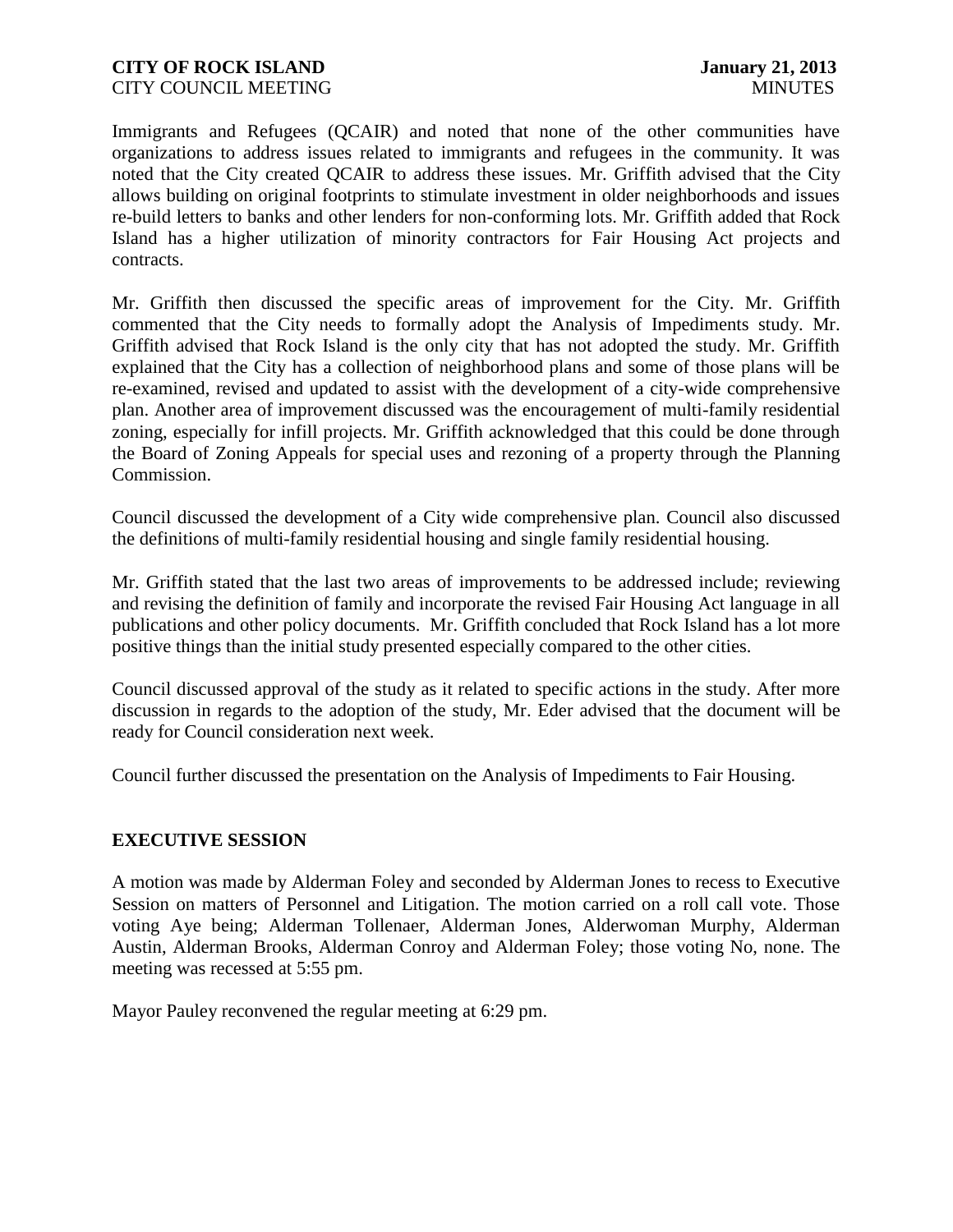### **CITY OF ROCK ISLAND January 21, 2013** CITY COUNCIL MEETING MINUTES

# **ADJOURNMENT**

A motion made by Alderman Conroy and seconded by Alderman Foley to adjourn the meeting carried by the following Aye and No vote. Those voting Aye being; Alderman Tollenaer, Alderman Jones, Alderwoman Murphy, Alderman Austin, Alderman Brooks, Alderman Conroy and Alderman Foley; those voting No, none. The meeting was adjourned at 6:30 pm.

\_\_\_\_\_\_\_\_\_\_\_\_\_\_\_\_\_\_\_\_\_\_\_\_\_\_\_\_\_\_ Aleisha L. Patchin, City Clerk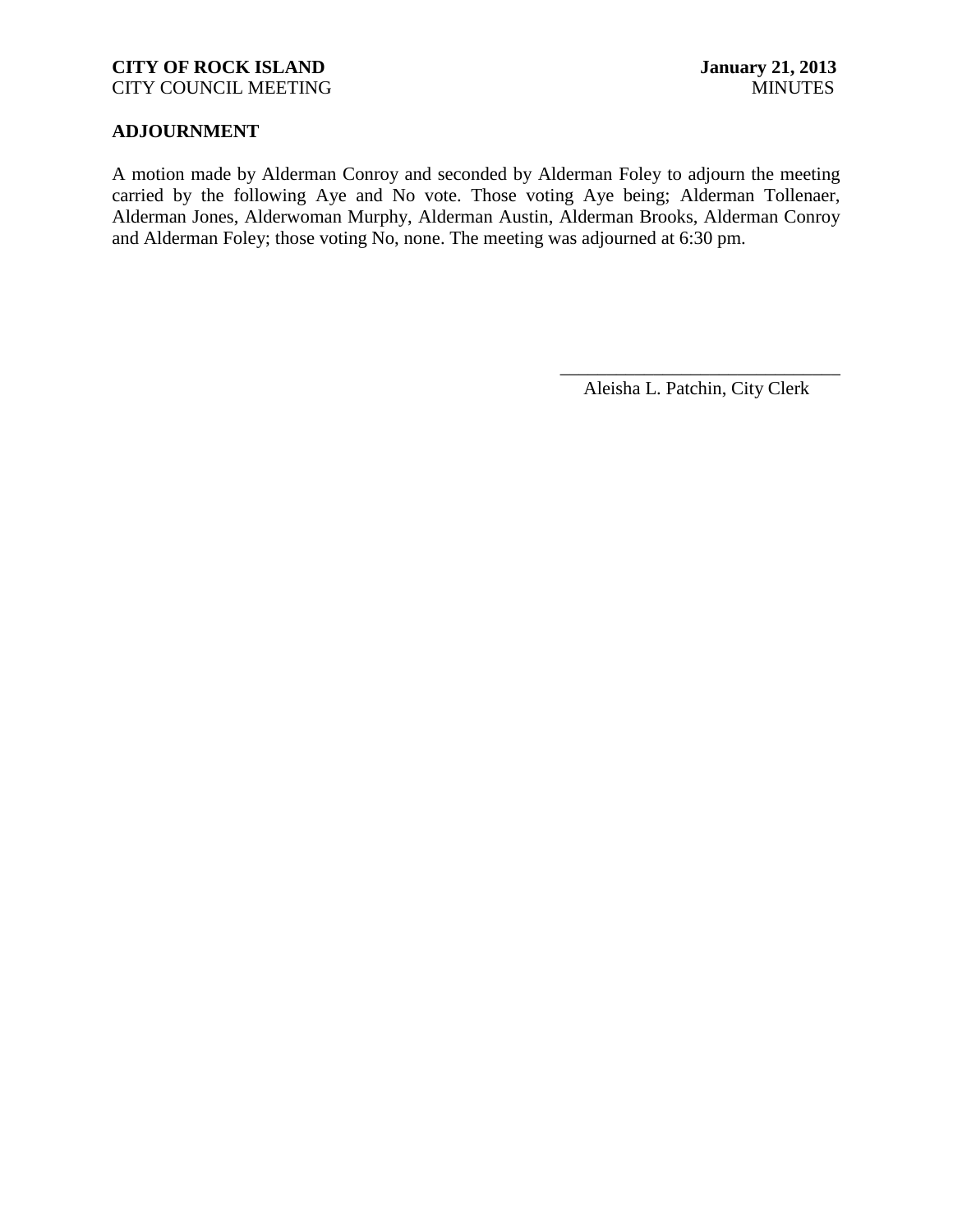#### **CITY OF ROCK ISLAND January 21, 2013** CITY COUNCIL MEETING WIND AND SERVICES AND MINUTES

Rock Island City Council met in regular session at 6:45 pm in Council Chambers of Rock Island City Hall. Present were Mayor Dennis E. Pauley presiding, and Aldermen Stephen L. Tollenaer, Jason W. Jones, Joy Murphy, Charles O. Austin III, Terry M.A. Brooks I, David Conroy and P.J. Foley. Also present were City Manager Thomas Thomas and City Attorney Ted Kutsunis.

#### Introductory Proceedings

Mayor Pauley called the meeting to order and led in the Pledge of Allegiance. Alderman Foley gave the Invocation.

### Agenda Item #5 **Minutes of the meeting of January 14, 2013.**

A motion was made by Alderman Austin and seconded by Alderman Foley to approve the minutes of the meeting of January 14, 2013 as printed. The motion carried by the following Aye and No vote; those voting Aye being; Alderman Tollenaer, Alderman Jones, Alderwoman Murphy, Alderman Austin, Alderman Brooks, Alderman Conroy and Alderman Foley; those voting No, none.

# Agenda Item #6 **Update Rock Island by Mayor Pauley.**

Mayor Pauley stated that Public Works Director Bob Hawes has announced his retirement after 31 years of service. It was noted that his last day with the City will be March 15, 2013. Mayor Pauley congratulated Mr. Hawes after 31 years of excellent work here in Rock Island.

Mayor Pauley advised that the Rock Island Public Library Board of Trustees will host a public reception to introduce new library director Angela Campbell to the community. The Mayor added that the reception is Wednesday, January  $30^{th}$  from 5:00 pm to 7:00 pm in the Community Room of the Main Library at 401 19<sup>th</sup> Street. Mayor Pauley stated that the reception is open to the public, with RSVPs encouraged by Friday, January  $25<sup>th</sup>$ ; to RSVP, please call the library business office at (309)732-7305. Mayor Pauley commented that Ms. Campbell began her duties at the Rock Island Public Library today, Monday, January  $21<sup>st</sup>$ . It was noted that she is relocating to Rock Island after two years as director of the Glenwood Public Library in Glenwood, Iowa. Mayor Pauley commented that before accepting the Glenwood directorship, Ms. Campbell worked at the Davenport Public Library. It was noted that previous Rock Island library director Ava Ketter retired in May 2012 after 14 years as director, interim director and assistant director. Please join me in welcoming Ms. Campbell to the City of Rock Island.

Mayor Pauley indicated that a new tree-house themed playground has been installed in upper Longview Park to replace the old playground equipment. The Mayor added that this update is part of the Rock Island Parks and Recreation ongoing playground replacement program utilizing the Amanda Beck playground fund and Gaming revenue. Mayor Pauley stated that the users of the new playground will enjoy small and large slides, climbers and a rope bridge. It was noted that Longview Park is over 100 years old and is about 40 acres large. Mayor Pauley stated that notable features of the historic Longview Park, located at  $18<sup>th</sup>$  Avenue and  $17<sup>th</sup>$  Street include a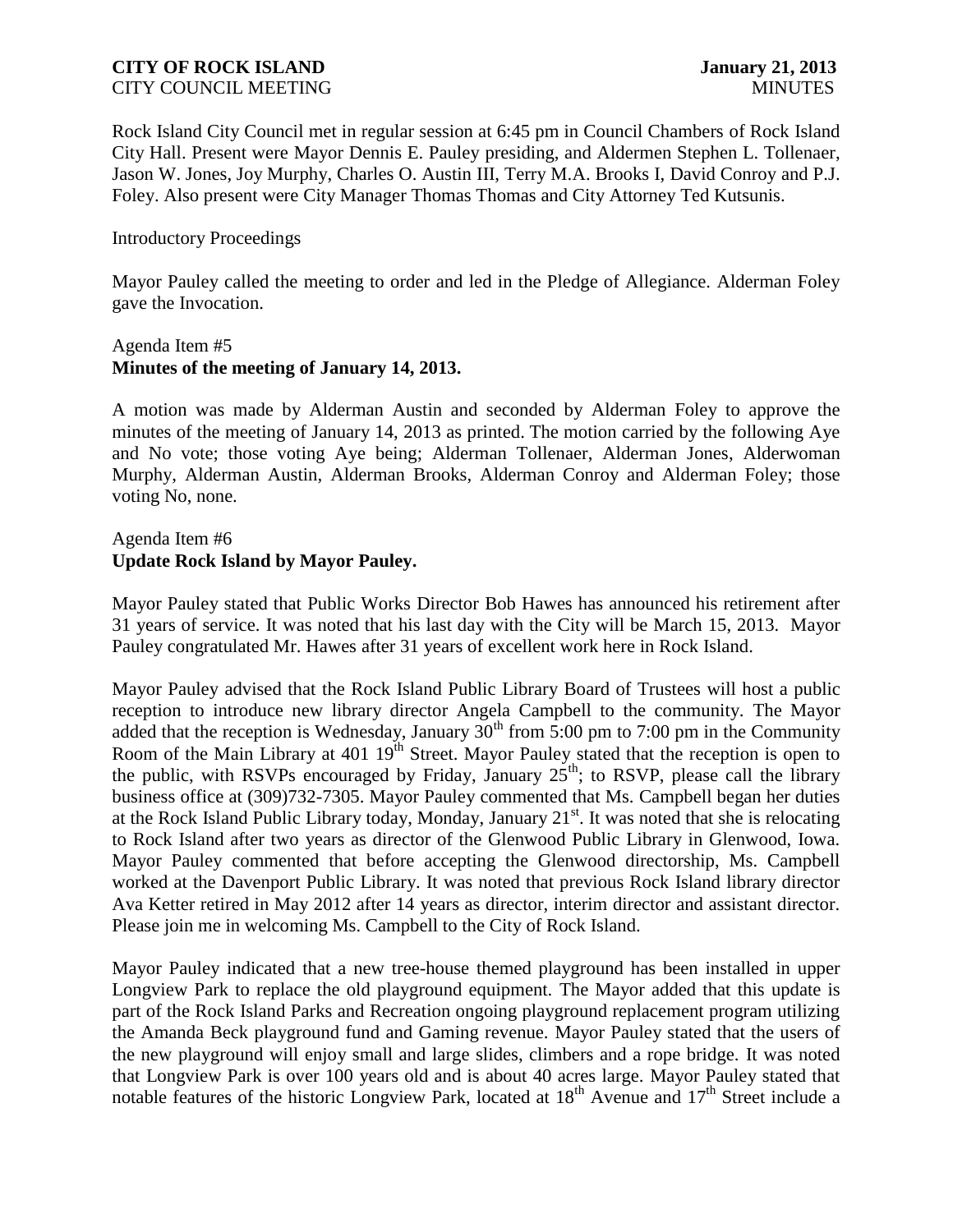greenhouse and conservatory, scenic views, an 18-hole disc golf course, historic lion figures and an outdoor ice skating rink. The Mayor added that additional features in the summer include picnic shelters, sand volleyball, basketball courts, tennis courts, flower gardens, a water fountain, and the popular Whitewater Junction Aquatic Center.

Mayor Pauley stated to celebrate the artistic and musical talents of Augustana students at the opening of the sixth annual Augustana Sights and Sounds exhibition at Bucktown Center for the Arts (225 E. 2<sup>nd</sup> St., Davenport) on Friday, January 25<sup>th</sup> from 6:00 pm to 9:00 pm. The Mayor commented that the free event will feature distinctive photography from both Augustana students and Quad-Cities high school students, in addition to video narratives by the Augustana Video Bureau. It was noted that the exhibition will run through Friday, February 22<sup>nd</sup>. Mayor Pauley advised that Augustana Photo Bureau students will display a series of photographs that highlight student life on the Rock Island campus, experiences in the Quad Cities and personal interests. It was noted that live music will be performed by Augustana music students.

Mayor Pauley stated that the Augustana College Office of International Programs will celebrate cultural diversity through cuisine at the International Food Festival on Saturday, February 2<sup>nd</sup> from 5:00 pm to 7:00 pm at the College Center dining room at 3703  $7<sup>th</sup>$  Avenue. Now in its 11<sup>th</sup> year, the festival attracts more than 500 guests who enjoy an all-you-can-eat buffet of dishes from around the world. Mayor Pauley advised that to reserve tickets, go online to [www.augustana.edu/tickets](http://www.augustana.edu/tickets) or call (309) 794-7306. It was noted that tickets are \$15.00 for one adult, \$26.00 for couples, \$7.00 for children under 10, and five meal points for Augustana students. No reserved seating available.

Agenda Item #7 **CLAIMS**

It was moved by Alderwoman Murphy and seconded by Alderman Conroy to accept the following reports and authorize payments as recommended. The motion carried by the following Aye and No vote; those voting Aye being; Alderman Tollenaer, Alderman Jones, Alderwoman Murphy, Alderman Austin, Alderman Brooks, Alderman Conroy and Alderman Foley; those voting No, none.

- a. Report from the Information Technology Department regarding payment in the amount of \$17,622.73 to Active Network, Inc. for the annual maintenance fee for Park and Recreation software.
- b. Report from the Public Works Department regarding payment #2 and final in the amount of \$1,774.60 to Peterson Parking Lot Striping, Inc. for services provided for the Bike Lane Sharrows Program project.
- c. Report from the Public Works Department regarding payment #2 and final in the amount of \$17,481.90 to Langman Construction, Inc. for services provided for the 2012 Catch Basin and Manhole Program projects.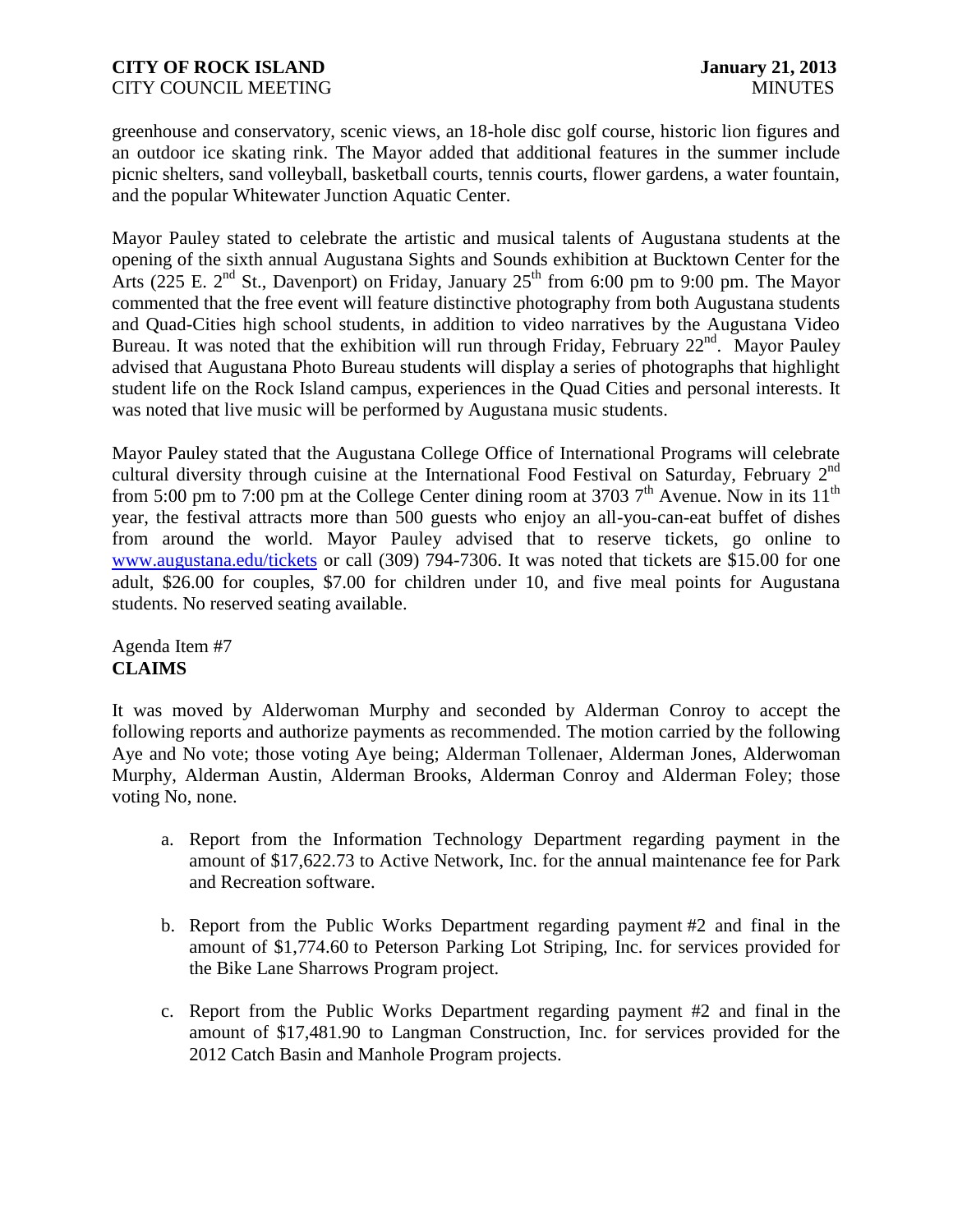#### **CITY OF ROCK ISLAND January 21, 2013** CITY COUNCIL MEETING THE COUNCIL MEETING THE COUNCIL MINUTES

#### Agenda Item #8

# **Claims for the week of January 11 through January 17 in the amount of \$805,194.37.**

Alderwoman Murphy moved and Alderman Foley seconded to allow the claims. The motion carried by the following Aye and No vote; those voting Aye being; Alderman Tollenaer, Alderman Jones, Alderwoman Murphy, Alderman Austin, Alderman Brooks, Alderman Conroy and Alderman Foley; those voting No, none.

#### Agenda Item #9

**Report from the Public Works Department regarding the 2013 PCC Patching Program and 2013 Catch Basin/Manhole Program maintenance contracts, recommending to extend the maintenance contracts with Langman Construction in order to perform the required maintenance.**

It was moved by Alderman Conroy and seconded by Alderman Foley to approve the extensions as recommended. The motion carried by the following Aye and No vote; those voting Aye being; Alderman Tollenaer, Alderman Jones, Alderwoman Murphy, Alderman Austin, Alderman Brooks, Alderman Conroy and Alderman Foley; those voting No, none.

### Agenda Item #10

**Report from the Finance Department regarding an adjustment to the Fiscal Year 2013 Budget, recommending budget transfers decreasing two (2) Gaming Fund supported projects in the Capital Improvement Fund in the amount of \$113,291.08 and increasing five (5) Gaming Fund supported projects in the Capital Improvement Fund in the amount of \$113,291.08.**

Alderman Tollenaer moved and Alderman Foley seconded to approve the budget adjustment as recommended. The motion carried by the following Aye and No vote; those voting Aye being; Alderman Tollenaer, Alderman Jones, Alderwoman Murphy, Alderman Austin, Alderman Brooks, Alderman Conroy and Alderman Foley; those voting No, none.

### Agenda Item #11

**Report from the Finance Department regarding an adjustment to the Fiscal Year 2013 Budget, recommending budget transfers decreasing five (5) Gaming Fund supported projects in the General Fund in the amount of \$54,251.09 and increasing two (2) Gaming Fund supported projects in the General Fund in the amount of \$54,251.09.**

It was moved by Alderman Foley and seconded by Alderman Tollenaer to approve the budget adjustment as recommended. The motion carried by the following Aye and No vote; those voting Aye being; Alderman Tollenaer, Alderman Jones, Alderwoman Murphy, Alderman Austin, Alderman Brooks, Alderman Conroy and Alderman Foley; those voting No, none.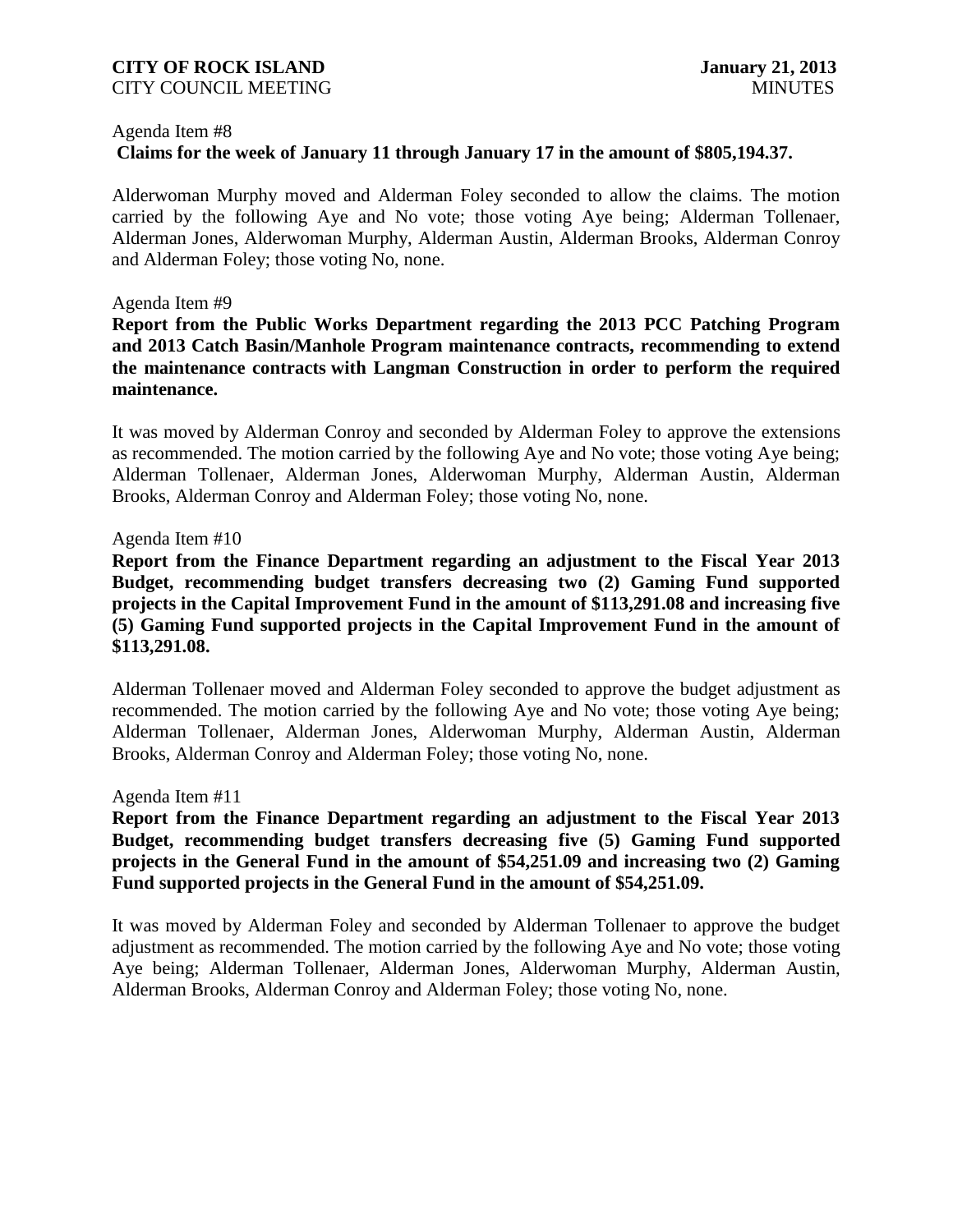## **CITY OF ROCK ISLAND January 21, 2013** CITY COUNCIL MEETING MINUTES

#### Agenda Item #12

**Report from the Community and Economic Development Department regarding a request from LaTonya Terrell to apply for a Special Use Permit to operate a day care center at 1740 9th Avenue.**

Alderwoman Murphy moved and Alderman Conroy seconded to allow for the application of the special use permit as recommended.

Discussion followed. Alderman Jones inquired upon Ms. Terrell to step forward.

Alderman Jones stated that he has been contacted by some of the residents in that area. Alderman Jones recommended that Ms. Terrell reach out to the neighbors and discuss with them as to what she is proposing in regards to the day care center.

Alderman Jones inquired as to whether this will be a State licensed day care center. Ms. Terrell responded yes. Ms. Terrell stated that she is preparing a petition for the neighbors and she will be talking to the residents in regards to the proposed day care center.

After more discussion, the motion carried by the following Aye and No vote; those voting Aye being; Alderman Tollenaer, Alderman Jones, Alderwoman Murphy, Alderman Austin, Alderman Brooks, Alderman Conroy and Alderman Foley; those voting No, none.

### Agenda Item #13

# **Report from the Mayor regarding an appointment to the Quad Cities Alliance for Immigrants and Refugees Board of Delegates (QCAIR).**

It was moved by Alderwoman Murphy and seconded by Alderman Jones to approve the appointment as recommended. The motion carried by the following Aye and No vote; those voting Aye being; Alderman Tollenaer, Alderman Jones, Alderwoman Murphy, Alderman Austin, Alderman Brooks, Alderman Conroy and Alderman Foley; those voting No, none.

Dwight Ford (City Staff) was appointed to the QCAIR Board to fill a vacant three year term expiring in February 2015.

### Agenda Item #14

# **Report from the City Clerk regarding a Resolution approving the full release of the listed Executive Session Minutes**.

Alderman Jones moved and Alderman Austin seconded to approve the full release of the listed executive session minutes as recommended and adopt the resolution. The motion carried by the following Aye and No vote; those voting Aye being; Alderman Tollenaer, Alderman Jones, Alderwoman Murphy, Alderman Austin, Alderman Brooks, Alderman Conroy and Alderman Foley; those voting No, none.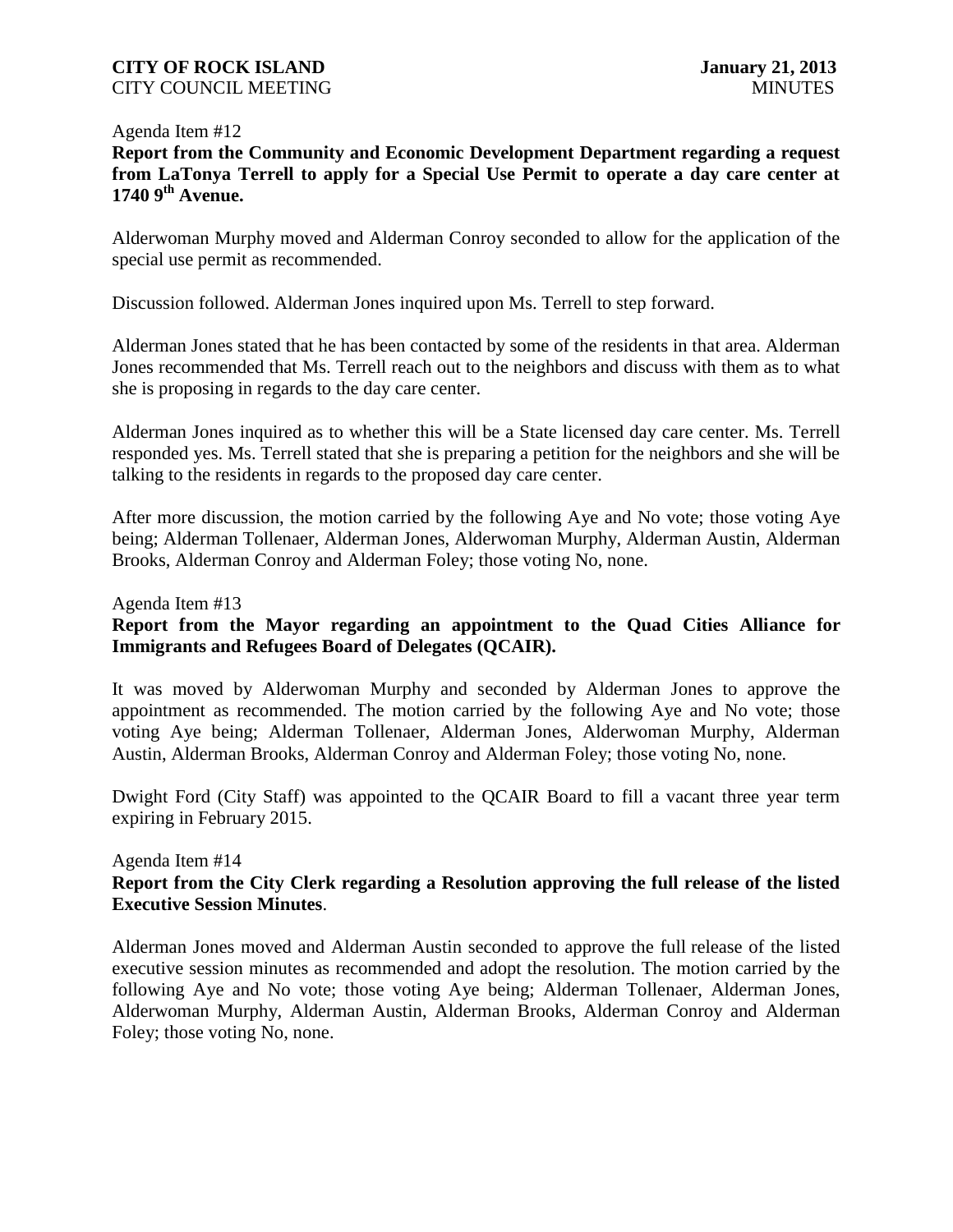### **CITY OF ROCK ISLAND January 21, 2013** CITY COUNCIL MEETING MINUTES

#### Agenda Item #15

**Report from the City Clerk regarding an event for the Lucky Shamrock Irish Pub, requesting utilization of the alley way between 3rd and 4th Avenue on the east side of 20th Street, permission to have live music and a beer station outside and a request to set up a canopy on Saturday, March 16, 2013 at 313 20th Street.**

It was moved by Alderman Jones and seconded by Alderman Foley to approve the event with music, utilization of the alley way and the setup of a canopy and beer station as recommended, subject to complying with all liquor license regulations. The motion carried by the following Aye and No vote; those voting Aye being; Alderman Tollenaer, Alderman Jones, Alderwoman Murphy, Alderman Austin, Alderman Brooks, Alderman Conroy and Alderman Foley; those voting No, none.

### Agenda Item #16 **Other Business**

No one signed up to address Council to speak on a topic.

Alderman Brooks inquired upon Martin Luther King Center Director Dwight Ford to give a brief overview of the Martin Luther King Jr. Memorial Service that was held earlier today.

Dr. Ford thanked everyone for their support. Dr. Ford stated that this was the  $30<sup>th</sup>$  anniversary of the memorial service and it was a great turnout. Dr. Ford advised that the program began at 9:00 am and it was a full house; a number of people received scholarships and awards. Dr. Ford further discussed the memorial service and celebration.

Alderman Brooks discussed the memorial service as it related to this country's past events concerning civil rights and how far this country has progressed.

Alderwoman Murphy encouraged everyone to Shop Rock Island. Alderwoman Murphy stated that places to go for a good hamburger on Blackhawk Road include; Checkers, Martinis on the Rock, O'Melia's and City Limits, which is just a little ways off Blackhawk Road. Alderwoman Murphy encouraged everyone to shop local.

Agenda Item #17 **Executive Session on Personnel and Litigation.**

The Executive Session was held prior to the regular meeting.

Agenda Item #18 **Recess**

A motion was made by Alderman Foley and seconded by Alderman Tollenaer to recess to Monday, February 4, 2013 at 5:30 pm. The motion carried by the following Aye and No vote: those voting Aye being; Alderman Tollenaer, Alderman Jones, Alderwoman Murphy, Alderman